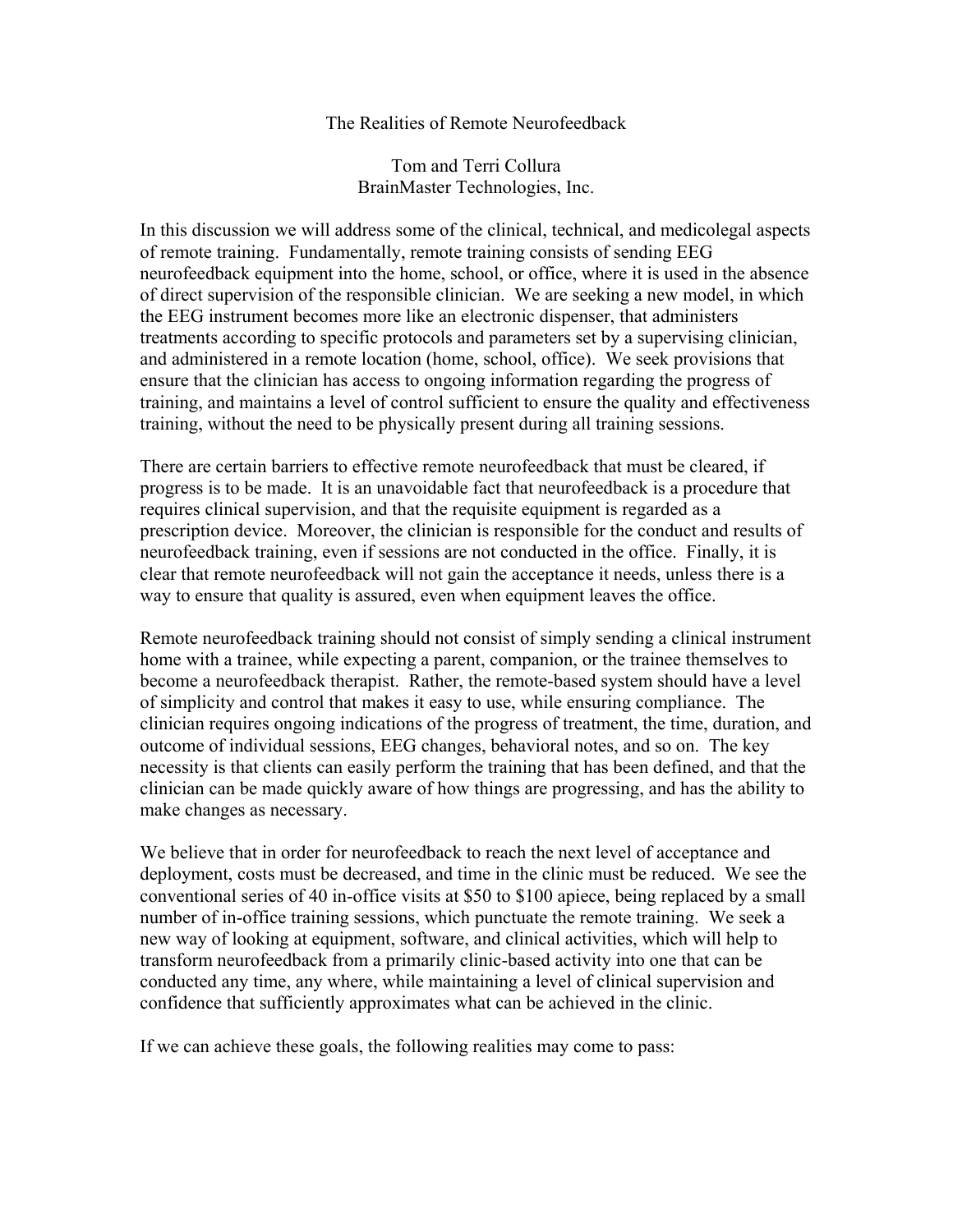- A reduction in the cost of a typical neurofeedback regimen from the current level of \$2000-\$4000, to \$500-\$1000. This will have a profound effect on the attitudes of insurance providers, schools, parents, and other entities that bear the financial burden of the training.
- An increase in the number of clients that a given practitioner can serve, from 20-40, to 100 or more.
- A shift in the professional and financial picture of clinical neurotherapy, in which charges for professional services, equipment rental, remote supervision, and ongoing assessment supplement or replace the usual office visits, making the clinical task less labor-intensive, and more cognitive in nature.
- A broadening of the client base of all clinicians, who now can overcome geographical and financial barriers, as they serve a wider range of clients than ever before.
- An increased awareness and acceptance of neurofeedback, as more clients are able to afford training, and reap the benefits.

Many practitioners believe that effective remote training requires some form of real-time connectivity, so that the training session(s) can be monitored live, to ensure that all is necessary is to ensure that the training is proceeding as planned, but this can be managed by a system that allows the supervising clinician to see results, review self-assessments and related reports, and discuss progress over the telephone. Indeed, one of the more active clinicians we know has more than 30 EEG systems in the field, in various states, some thousands of miles from the office. All clients must being with an in-office orientation and training, and then proceed to a home-based training program, in which geographical distance is not so much of an issue.

While this practice has been successful so far, it clearly taxes the abilities of clinicians and trainees, as well. Home users are obligated to learn to use equipment according to the same procedures as a clinician, including setting up the protocols, managing thresholds, monitoring progress, reviewing summary information, and determining whether the progress is satisfactory. We seek to relieve much of this burden on both sides, while ensuring the quality and effectiveness of remote training.

Overall, we see the use of home/school/office EEG increasing 10-fold or more, as a result of simple, yet crucial changes in how we approach the total set of issues.

To these ends, we see the following components as being critical to the effectiveness of remote training:

• Provisions for clinicians to design protocols and sessions on one system, that can be conducted on another system.